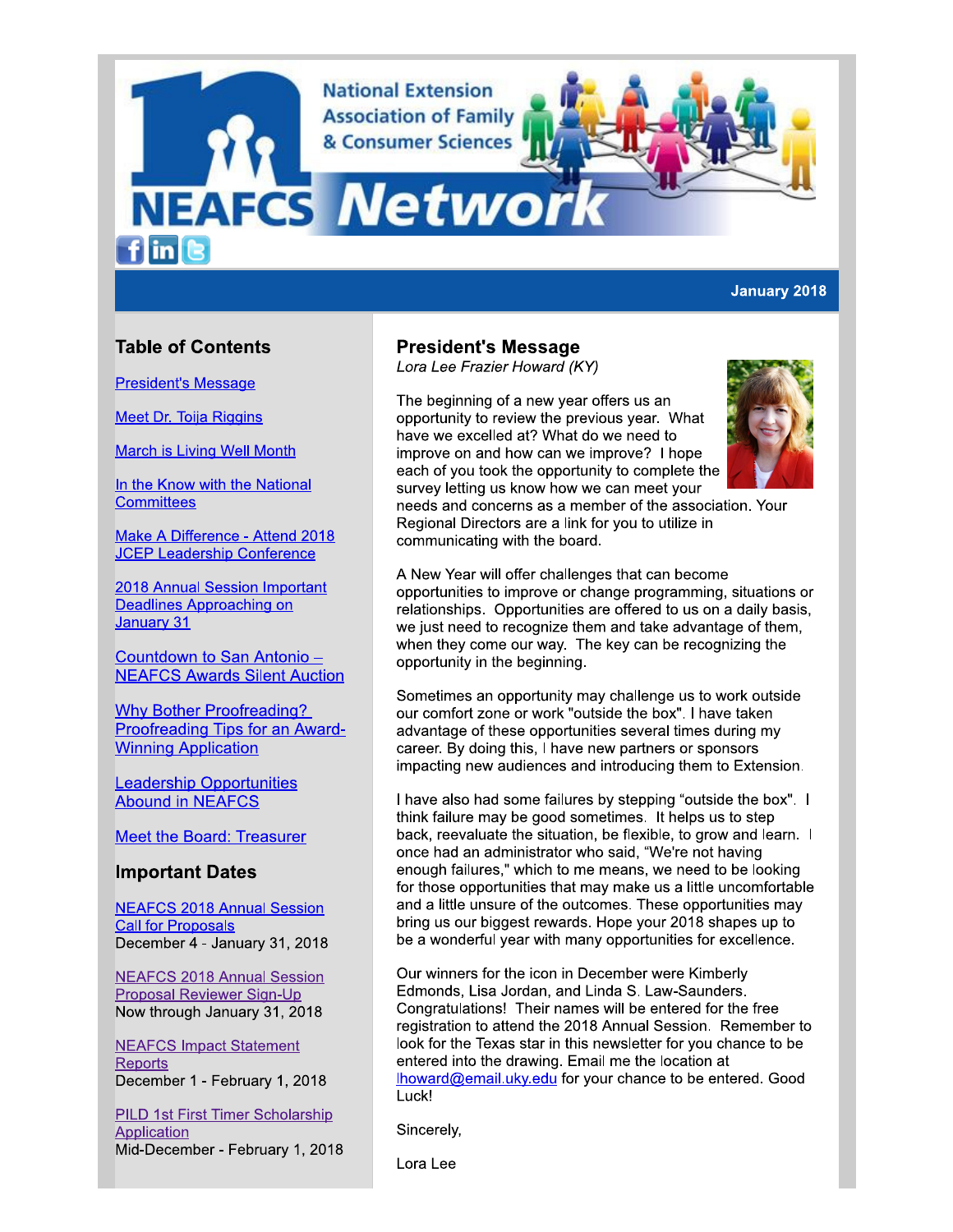#### **NEAFCS Awards System Open** December 1 - March 15, 2018

**JCEP Leadership Conference** February 14 - 15, 2018 Orlando, FL

**Public Issues Leadership Development Conference** April 8-11, 2018 Arlington, VA

## **NEAFCS 2018 Annual Session**

September, 24-27 San Antonio, TX

**NEAFCS 2019 Annual Session** Sept. 30 - Oct. 3, 2019

**University of Minnesota Extension - Overindulgence** Parenting with a Good Heart Online Course is now available

Learn more about what this course covers, and see if it could be helpful for your community partners, or even for yourself! View Part 1 and Part 2 of the Parenting with a Good Heart Online Course web page here: https://z.umn.edu/goodheart

## **IMPORTANT UPDATE FROM THE NATIONAL OFFICE**

Please add the following two emails to your "safe sender" or "white lists" to ensure you continue to receive emails from NEAFCS as we move to a new system.

neafcs@memberclicks-mail.net

neafcs@www-neafcs.ccsend.com

For those of you accessing your email through a work email server, you may wish to share this information with your IT person and ask for their help in ensuring the email addresses are added to your safe sender lists.

#### **Back to top**

# Meet Dr. Toija Riggins: USDA NIFA National **Program Leader for Rural Sociology, Behavioral Economics, and Impact Measurement**

Caroline E. Crocoll, Ph.D., CFCS, Director, USDA NIFA DFCS, Washington, DC

Dr. Toija Riggins is the National Program Leader (NPL) for NIFA's rural sociology, behavioral economics, and impact measurement portfolio in the **Division of Family** & Consumer Sciences. She works with



administrators, faculty and Extension educators across the Land-Grant University system, as well as with Federal agencies and other partners, to identify existing and emerging research, education, and extension needs, opportunities, and resources in the area of community vitality, in general, and rural-urban interdependence and consumer economics, specifically.

As an NPL, Toija leads and manages three competitive grants programs at NIFA: Extension Risk Management Education **Program** (ERME), Farm Business Management and **Benchmarking Program (FBMB), and Small Business Innovation Research Program, Rural Development Area** (SBIR-RD). The ERME and FBMB programs invest in building capacity of Land-Grant universities and Cooperative Extension to provide risk management education and benchmarking data to farmers and producers that help them make important financial decisions and better manage their farm businesses. The SBIR, Rural Development program supports small businesses in providing high quality research and innovation related to important scientific problems in agriculture, specifically focused on the needs of rural communities. Toija also provides leadership for the Division's efforts in the area of financial capability and examines gaps and opportunities in family economics and personal finance educators' capacity building within NIFA and across the Land-Grant system. She is the NIFA liaison to multi-state research groups on Behavioral economics and financial decisionmaking and information management across the lifespan and Family Economics Coordinating Committee. She represents the Secretary of Agriculture on the federal **Financial Literacy** and Education Commission (FLEC) and is NIFA's liaison to the National Urban Extension Leaders Steering Committee.

Toija was previously a National Program Leader in NIFA's Division of Youth and 4-H. Prior to joining NIFA in 2016, Toija worked as an evaluator for USDA's Food and Nutrition Service, Child Nutrition area. Toija holds a B.S., M.A., and Ph.D. in Social Psychology and Psychometrics from the University of North Carolina at Chapel Hill.

## **Back to top**

## **March is Living Well Month**

Julie Garden-Robinson (ND), Vice President **Public Affairs**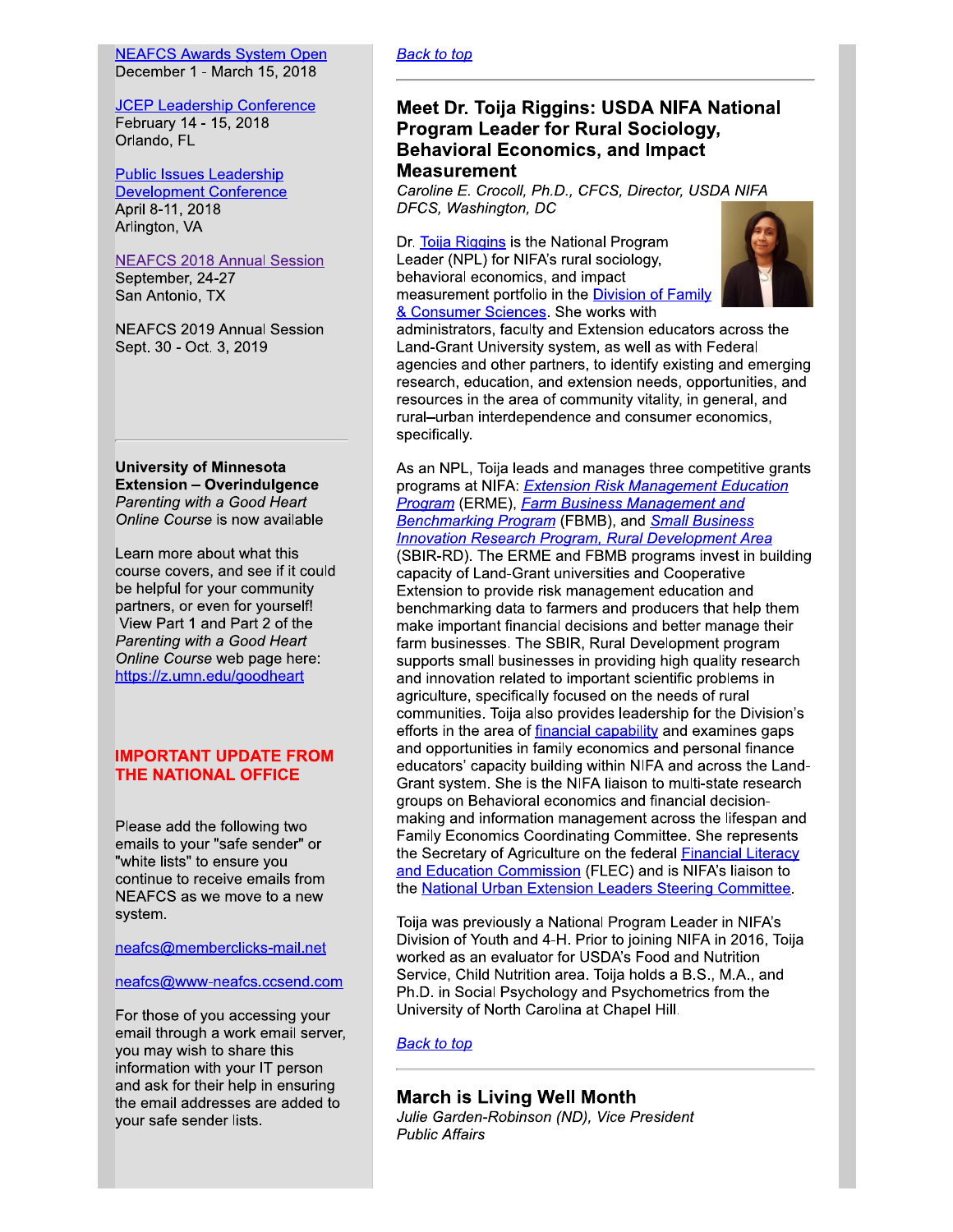Help NEAFCS promote "Living Well Month" from now until the end of March. Don't have a plan? We have the tools to help.



The Living Well campaign began in 2000 to raise awareness of the educational

programming offered by Extension Family and Consumer Sciences educators. The NEAFCS web page has many ideas to get you started. Click on the "Public Affairs" tab at www.neafcs.org and you will find a news release template, sample proclamation, PowerPoint presentation, storytelling tips and much more.

- When planning your promotion, use this Madison Avenue advertising adage: "Get the message out 10 different times, 10 different ways.
- Identify one to three target audiences and develop a plan. Keep it simple, so it stays manageable. Here are two easy examples to get started with the campaign:
- 1. Include a "Living Well" logo with the slogan, "Raising Kids, Eating Right, Spending Smart, Living Well" on your email signature. The logos are available on the NEAFCS website.
- 2. Wear your NEAFCS lapel pin to community meetings or workshops. Be ready with a short "elevator speech" to explain what it stands for.

Let's grow the available tools for members! If you have developed more Living Well tools you'd like to share on the NEAFCS website, please email me at Julie.gardenrobinson@ndsu.edu

**Back to top** 

# In the Know with the National Committees

Karen Munden (VA), President-Elect

Have you ever wondered about what work the four Vice-Presidents and Secretary do to support NEAFCS?



To be IN THE KNOW, the information is listed below.

-Karen DeZarn, Vice President Professional Development is responsible for Program Development, Webinars and Annual Session Planning Committees.

-Edda Cotto-Rivera, Vice President Member Resources, is responsible for Membership, Leadership, Mentoring, and Life Members, Diversity Issues, The Journal Editorial and Exhibits committees.

-Julie Garden-Robinson, Vice President Public Affairs, is responsible for the Education, Advocacy and Marketing and Communications committees.

-Susan Routh, Vice President Awards and Recognition, is responsible for Awards Sponsorship and Support, Awards Ceremony, and Awards Training committees.

-Jovita J. Lewis, Secretary, is responsible for the Bylaws committee.

## **National Extension Association** of Family & Consumer Science 325 John Knox Rd. Suite L103 Tallahassee, FL 32303 (850) 205-5638 djessup@executiveoffice.org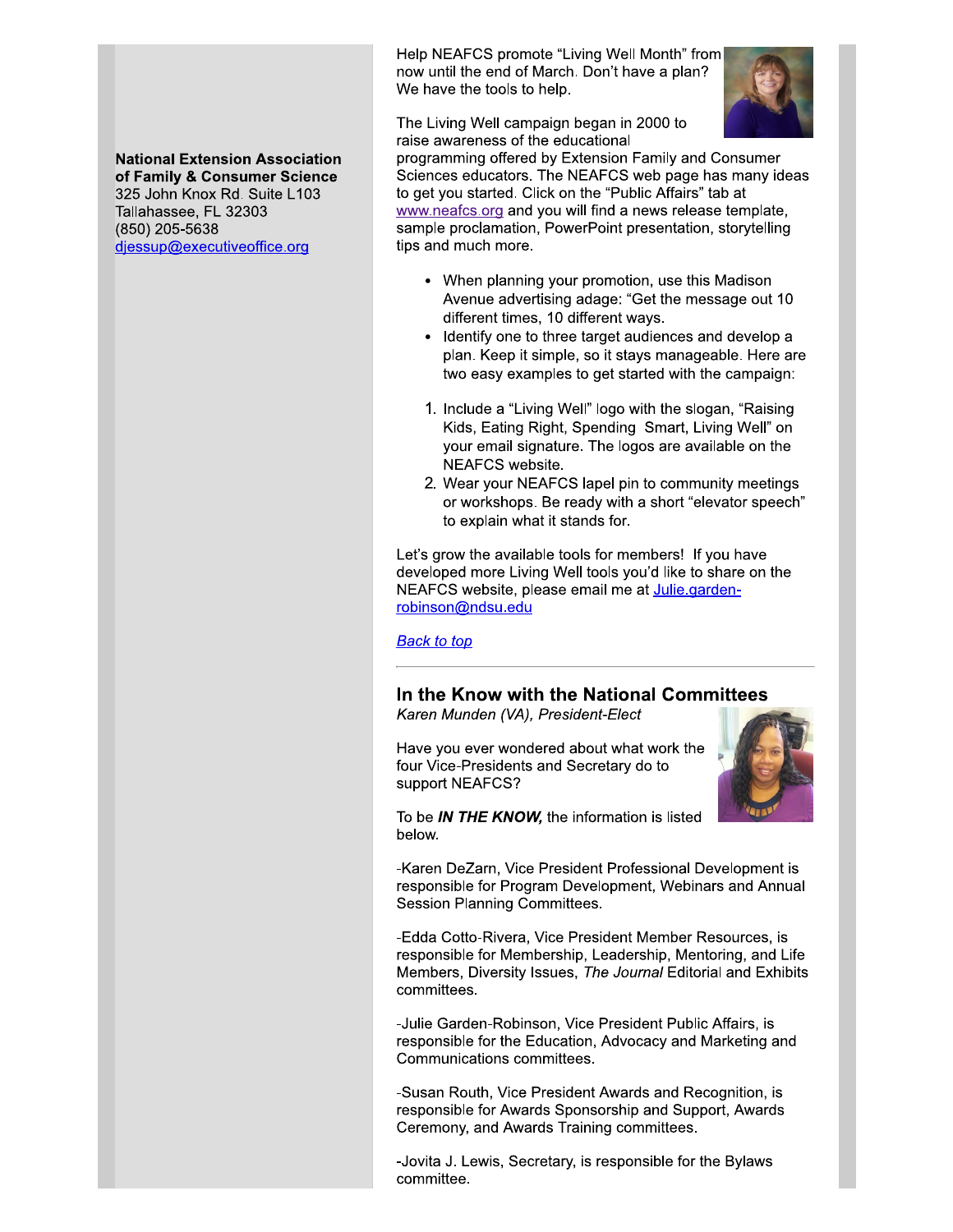All of these committees have been hard at work to ensure NEAFCS operates according to our mission and strategic plan.

Julie Garden-Robinson and the Public Affairs committees have been working on their strategic plans for 2018. Some of the highlights from their plan are:

The Advocacy Committee plans to increase the visibility of NEAFCS on social media. Their plans include providing more opportunities to 'like" the NEAFCS Facebook site, tweet tips, and activities for Living Well Month. Julie has worked with the Education Committee to provide information for the 2018 State Affiliates' Impact Statements, which are due on February 1, 2018. They are also looking forward to individuals attending the PILD Conference. The Marketing and Communications Committee has developed strategies to promote all NEAFCS branded merchandise through social media.

Since you are now IN THE KNOW with the Public Affairs committees, I hope you'll consider joining a committee to share your expertise and demonstrate your commitment to your professional association.

**Back to top** 

# Make A Difference - Attend 2018 JCEP **Leadership Conference**

Julie Cascio (AK), Western Region Director

With February around the corner, remember that the 2018 JCEP Leadership Conference . . . **Balancing Tradition with Innovation is soon!** There are so many opportunities through this conference to learn and support Extension leadership, planning and development.



Each of the five concurrent sessions offer a variety of topics. Subjects may be ways to provide solutions, to develop content for online audiences, to engage the community in dialogue, innovative approaches on using mindfulness in health outreach programs and more! Poster Sessions, updates from National Institute of Food and Agriculture and the Extension Committee on Organization and Policy, the opportunity to network with fellow county educators, specialists, and administrators, the Town Hall meeting and Keynote speaker offer ways to learn and grow in our leadership

The Leadership Conference includes time to meet with our NEAFCS association members. President Lora Lee Howard. President-Elect Karen Munden, and regional directors Diane Whitten and I look forward to meeting with you, gathering input on what is happening in your affiliate and state, and finding ways to improve NEAFCS.

Register at www. jcep.org. Look through the agenda for the 2018 JCEP Leadership Conference in Orlando FL, and the abstracts on the presentations for more information. Sign up before January 18 to take advantage of the Early Bird registration fee!

**Back to top**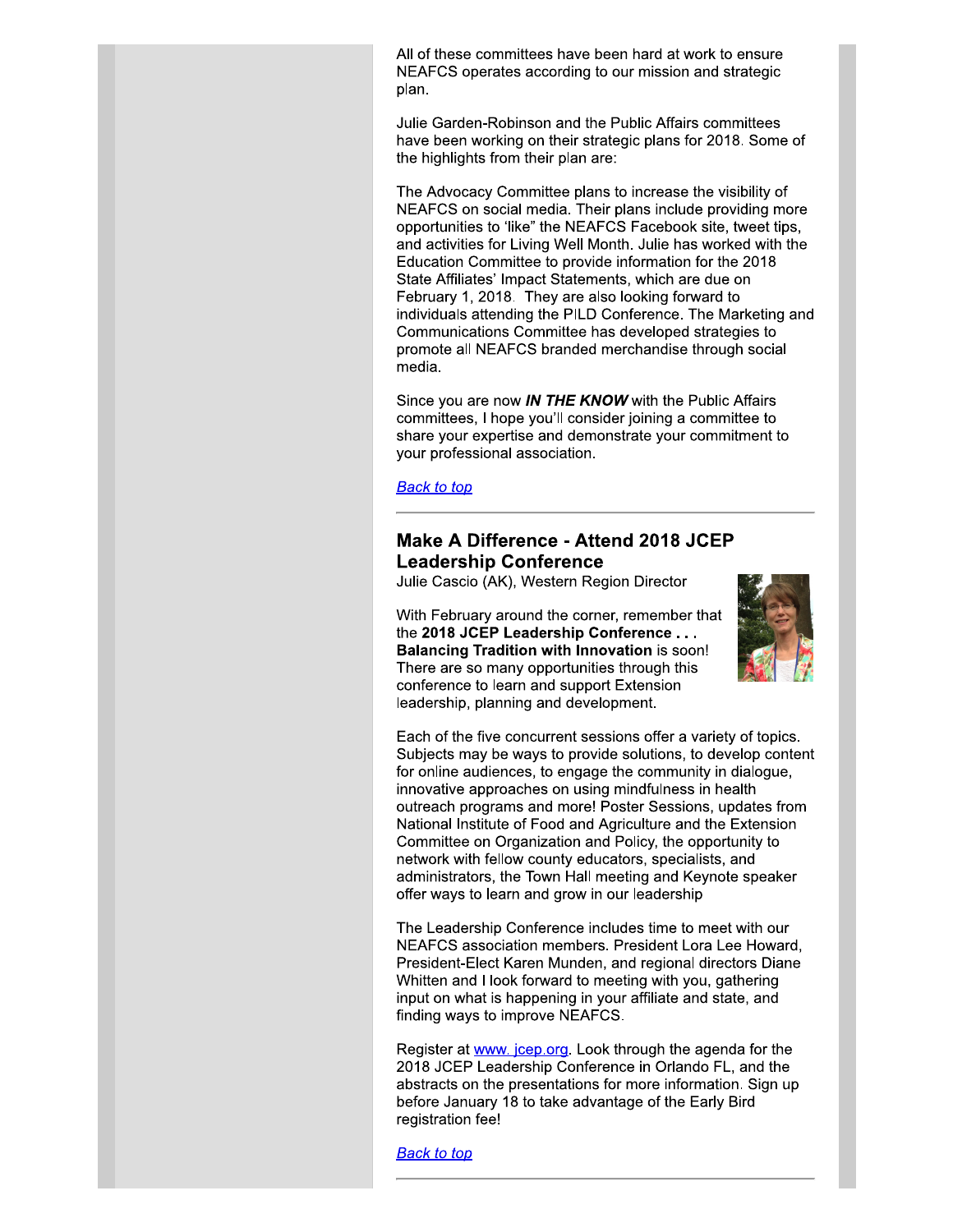# **2018 Annual Session Important Deadlines Approaching on January 31**

Linda Wells (TX) and Lorrie Coop (TX), Co-Liaisons

We know this time of year is very busy; however we don't want you to miss the opportunity to share with your colleagues the important work that you are doing. Consider submitting a



proposal for the 2018 NEAFCS Annual Session by the deadline date of January 31, 2018.

You must be a current NEAFCS member to submit a proposal; however team members can be any Extension professional or Community partner. Only properly completed online abstract submissions will be considered.

For more information and to find the submission link, click here. You will be taken to a members-only page.

In addition, January 31st is also the deadline to sign up as a proposal reviewer. You will be asked to review from March 1-17. This experience is an opportunity to enhance your Vita for promotion. You can also learn ideas to present in the future.

**Click here to access the Sign-Up Form** or copy and paste the following link into your web browser - http://www.signupgenius.com/go/20f0a48a4a62da1f94-2018.

**Back to top** 

# **Countdown to San Antonio - NEAFCS Awards Silent Auction**

Mamie Thompson (OK), NEAFCS Awards Sponsorship Subcommittee Chair

The countdown to San Antonio is ON! I'm excited to be serving as Sponsorship Committee Chair this year. Our Association is filled with generous, resourceful women who make heading up the Silent Auction something



to look forward to. As I assisted Liz McBee in Omaha, I was blown away by the variety and quality of products and keepsakes from all over the country, INCLUDING Alaska and Hawaii. Our members are amazing!

I am certain 2018 will be another fabulous year. Proceeds from the auction sponsor awards given through NEAFCS for excellence in publishing, programming, and many other categories. If you're doing top-notch work (and that's what we do), apply for an award. The application process is online and I am certain colleagues with experience can help you through the process. Or ask me. If I don't know the answer, I'll find it.

So, how can you help with the auction? In several ways:

1. Donate an auction item. Nothing is too small. Handmade brings a premium, so if you have that kind of talent, we'd love to showcase it. If you do not plan to be in San Antonio, find a colleague who plans to be there and send it. Email me at mamie.thompson@okstate.edu if you would like a donation form for you or for a colleague.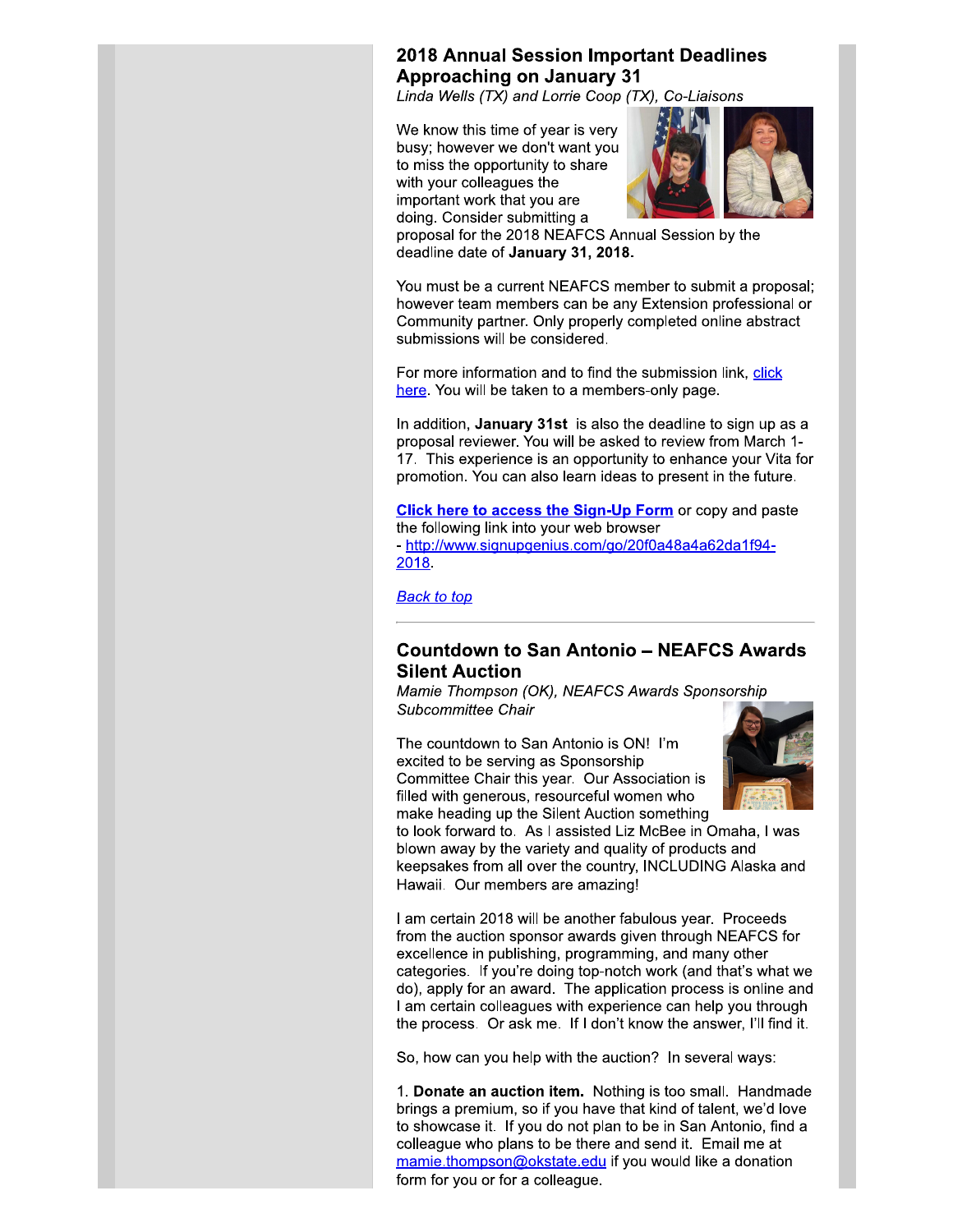2. Sign up to receive items, set up, or man the auction at the conference. Once we have a schedule, an online, signup system will be available. Can't figure it out? No problem. Email me, and I'll get you signed up.

3. Serve on the committee. I was drafted into Silent Auction service in White Sulphur Springs in 2015 and I'm so glad I was. The committee is fun to work with and our job mostly takes place during the conference when we are slated to be away and working on professional development. It's a great way to serve when you can only allot a limited amount of time.

4. Talk it up! Talk about the auction and bid, bid, bid.

If you have any questions, let me know. Can't wait to see you in TEXAS!

**Back to top** 

# **Why Bother Proofreading? Proofreading Tips** for an Award-Winning Application

Loren Wells (WV), NEAFCS Awards & Recognition Training Subcommittee

Proofreading your work may not be the most rewarding or enjoyable task, but it is the crucial, final stage of the writing process. Taking the time and care to check your application prior to submission is essential. Here are some useful tips for proofreading your stellar application:



#### **Follow Directions**

Make sure you've followed procedures for award applications. Check individual award details to verify specific requirements. Consult the judging sheet (included in the awards manual) to ensure that all requirements are met.

## **Avoid Distractions**

Proofreading requires a good deal of attention to detail. Devote sufficient time and concentration to the task. Avoid distractions (i.e., email or cell phone notifications).

#### **Distance Yourself**

Set your work aside between writing and proofreading. Perhaps write at the end of the day; edit first thing in the morning. Getting some sleep in between may help.

#### **Read Aloud**

Try reading your application aloud. You may hear errors that your eyes may miss.

#### **Read it Backwards**

It is easy to become blind to your own mistakes. The brain automatically "corrects" wrong words in sentences. To break this pattern, read the text backwards - word by word.

#### **Check Punctuation**

Pay attention to capitalized words, missing or extra commas, or periods used incorrectly.

#### **Have Someone Else Proofread**

Lastly, ask a friend to proofread your application for you. It is easy to overlook your own mistakes. A second person will be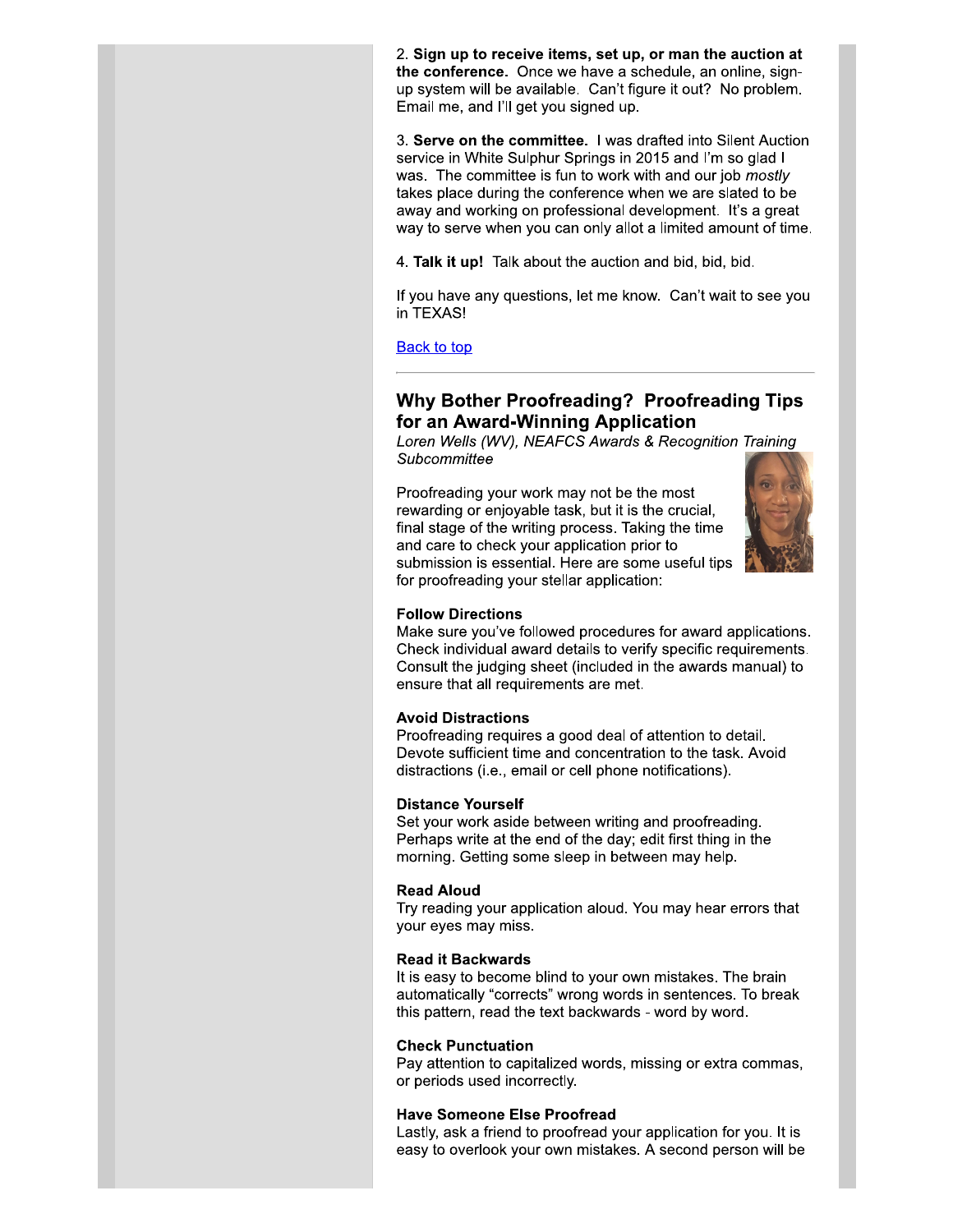in a better position to spot errors and evaluate whether sentences make sense or not.

**Back to top** 

## **Leadership Opportunities Abound in NEAFCS**

Theresa Mayhew (NY)), Immediate Past President/ Nominating Committee Chairman

If one of your New Year's resolutions was to expand, enhance and/or extend your leadership skills, NEAFCS has several prospects for your consideration. The following offices on our national board of directors will be



filled via election during our annual business meeting at Annual Session 2018 in San Antonio: President-Elect. Secretary, Vice President Member Resources, Vice President Professional Development, Eastern Region Director, and Western Region Director. All of these offices involve a twoyear commitment, with the exception of President-Elect, which is a three-year commitment.

To learn more about the duties and responsibilities involved please click here to access the NEAFCS Policies and Procedures Manual which contains job descriptions for these positions.

Here is the link for the candidate for national office form: https://neafcs.memberclicks.net/assets/documents/formstemplates/revised%20neafcs-candidate-application-for-natloffice.doc. Please complete it and send it to me via email to me at tcm5@cornell.edu by April 1, 2018.

Of course, you are welcome to contact me with any questions or the following nominating committee members: Karen Ensle (NJ), David Roberts (WV), Carol Chandler (OH), Kathleen Olson (MN), Amanda Hardy (KY), Sara Garrett (TX), Glenda Hyde (OR) and Gisele Jefferson (CO). It's an honor and privilege to serve on the board in these capacities. For those of us that have done so, we often describe it as being a highlight of our Extension careers and work. Make 2018 the year that you decided to apply! Your nominating committee is eager to hear from you!

**Back to top** 

## **Meet the Board: Treasurer**

Joan Koonce (GA), Treasurer

Hello from Athens, Georgia, UGA Bulldog country!



I grew up in a large family; I am the ninth of ten children born to sharecroppers in rural North

Carolina. Growing up in poverty, I learned about managing money at an early age from my mom. She taught us (my siblings and I) the importance of paying bills on time and saving even with limited resources. Anytime we received money, we were required to give a portion of it at church, save some of it, and then we could spend the rest. The lessons have lasted throughout my entire life, and I am grateful to my mom for instilling these values in me. The lessons I learned at home shaped what I wanted to do when I grew up, and